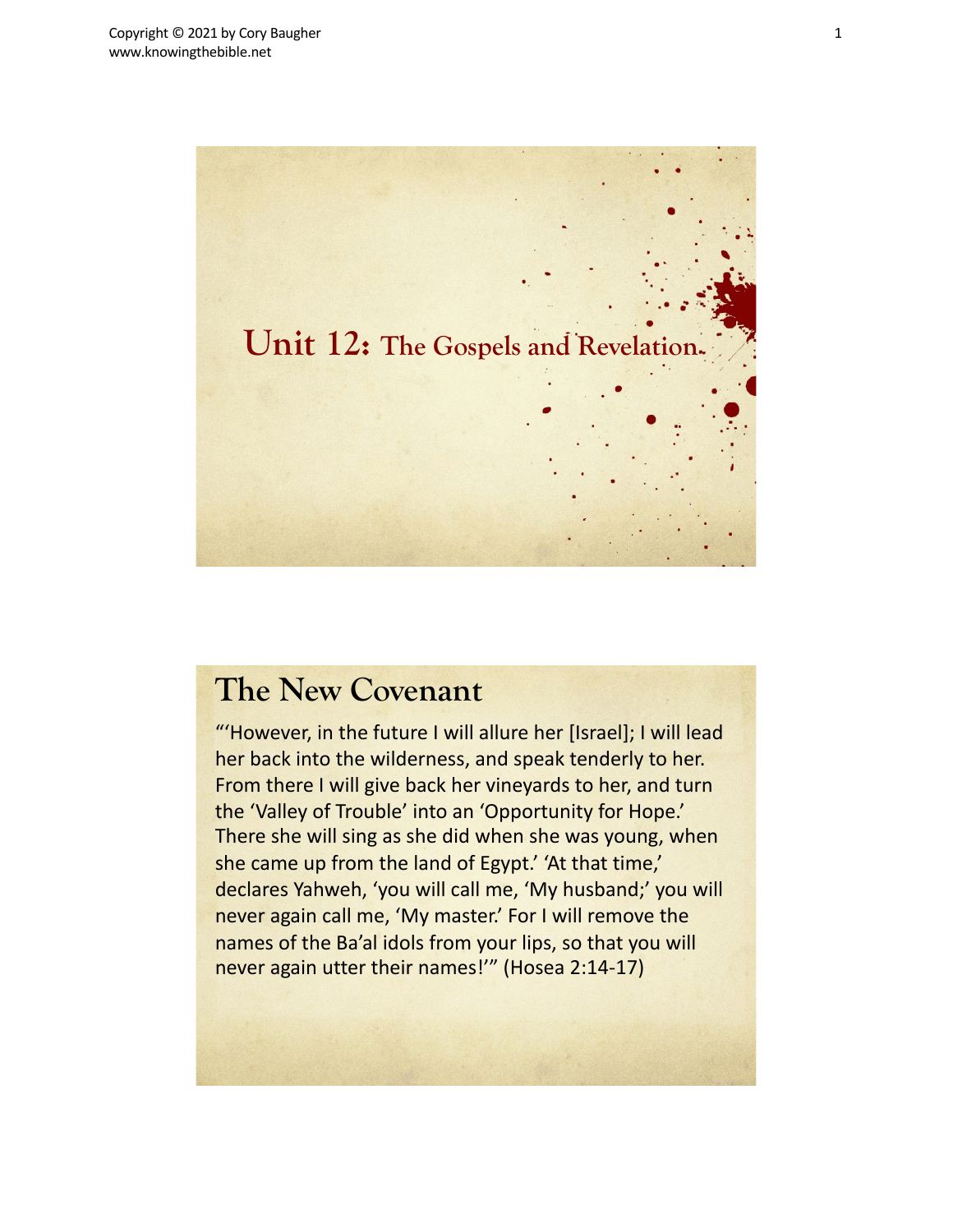- Israel brought back to land
- More intimate relationship with Yahweh



### **The New Covenant**

"'Indeed, a time is coming,' says Yahweh, 'when I will make a new covenant with the people of Israel and Judah. It will not be like the old covenant that I made with their ancestors when I delivered them from Egypt. For they violated that covenant, even though I was like a faithful husband to them,' says Yahweh. 'But I will make a new covenant with the whole nation of Israel after I plant them back in the land,' says Yahweh. 'I will put my law within them and write it on their hearts and minds. I will be their God and they will be my people. People will no longer need to teach their neighbors and relatives to know me. For all of them, from the least important to the most important, will know me,' says Yahweh. 'For I will forgive their sin and will no longer call to mind the wrong they have done.'" (Jeremiah 31:31-34)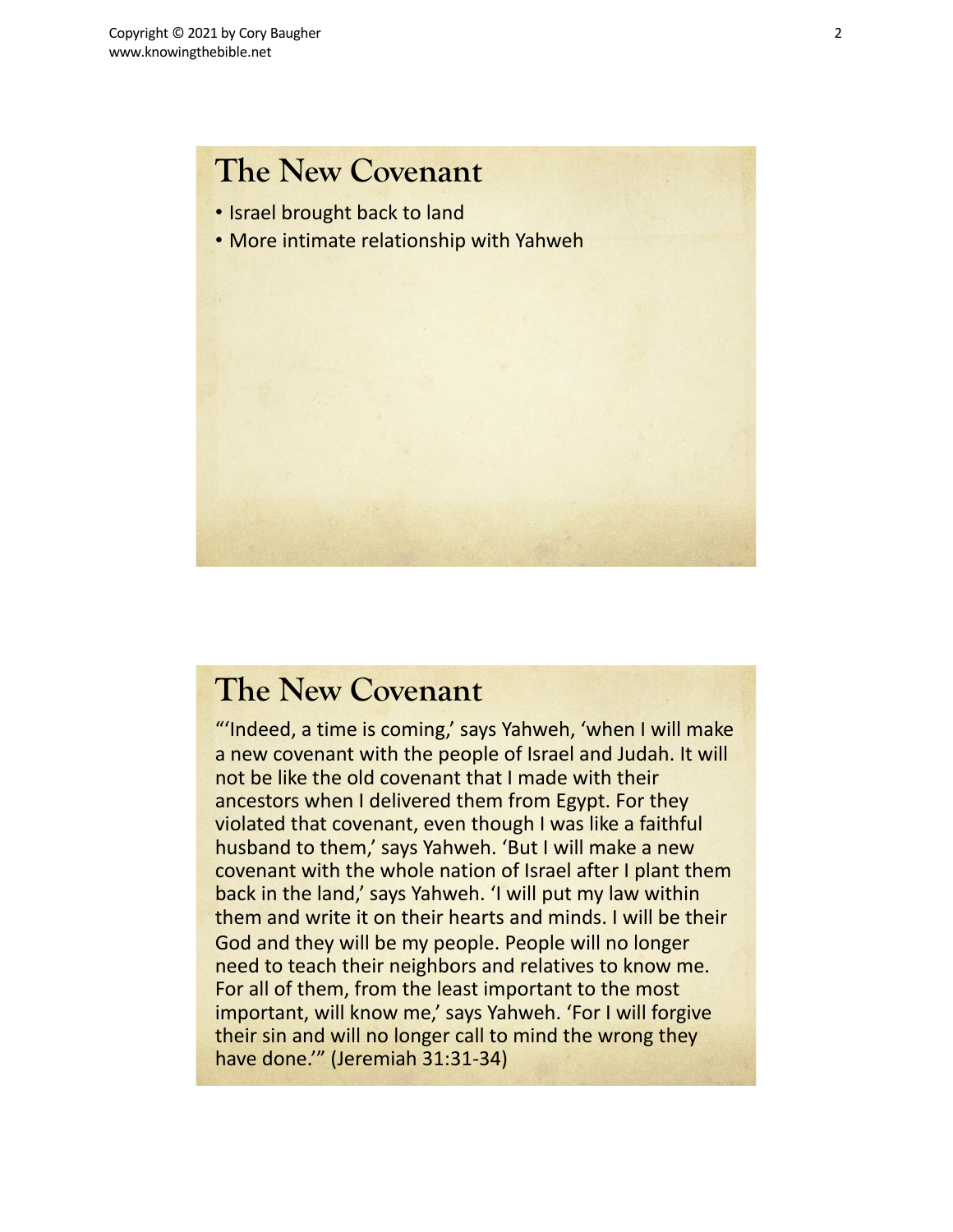- Israel brought back to land
- More intimate relationship with Yahweh
- **New Covenant will replace Mosaic Covenant**
- **Law written on their hearts**
- **Forgiven of sins**

### **The New Covenant**

"After all of this I will pour out my Spirit on all kinds of people. Your sons and daughters will prophesy. Your elderly will have revelatory dreams; your young men will see prophetic visions. Even on male and female servants I will pour out my Spirit in those days. I will produce portents both in the sky and on the earth – blood, fire, and columns of smoke. The sunlight will be turned to darkness and the moon to the color of blood, before the day of Yahweh comes – that great and terrible day! It will so happen that everyone who calls on the name of Yahweh will be delivered. For on Mount Zion and in Jerusalem there will be those who survive, just as Yahweh has promised; the remnant will be those whom Yahweh will call." (Joel 2:28-32)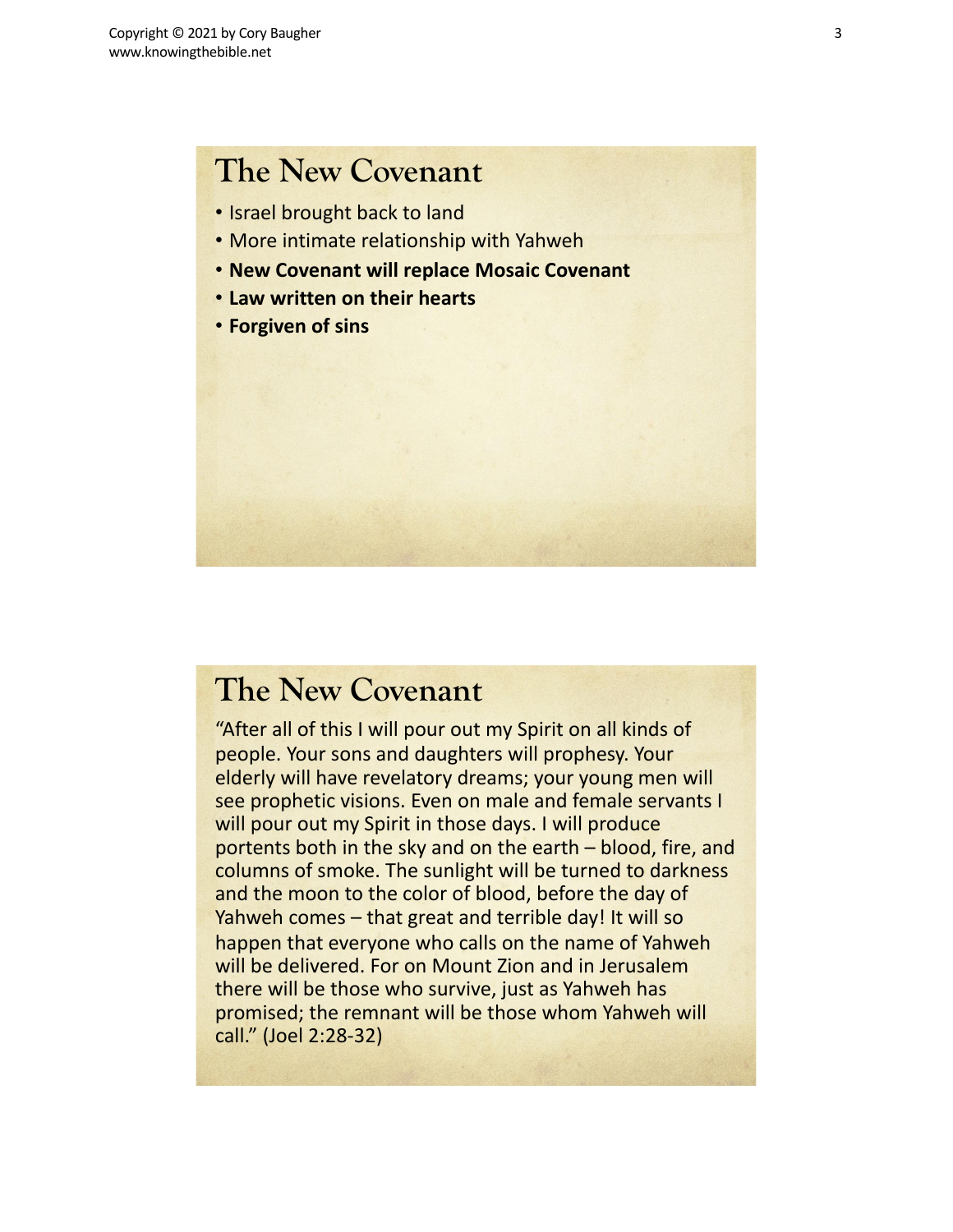- Israel brought back to land
- More intimate relationship with Yahweh
- New Covenant replace Mosaic Covenant
- Law written on their hearts
- Forgiven of sins
- **Given a new Spirit to all people**
- **The Day of Yahweh (judgment day)**

### **The New Covenant**

"Therefore say: 'This is what the sovereign Yahweh says: When I regather you from the peoples and assemble you from the lands where you have been dispersed, I will give you back the country of Israel.' When they return to it, they will remove from it all its detestable things and all its abominations. I will give them one heart and I will put a new spirit within them; I will remove the hearts of stone from their bodies and I will give them tender hearts, so that they may follow my statutes and observe my regulations and carry them out. Then they will be my people, and I will be their God. But those whose hearts are devoted to detestable things and abominations, I hereby repay them for what they have done, says the sovereign Yahweh.'" (Ezekiel 11:17-21)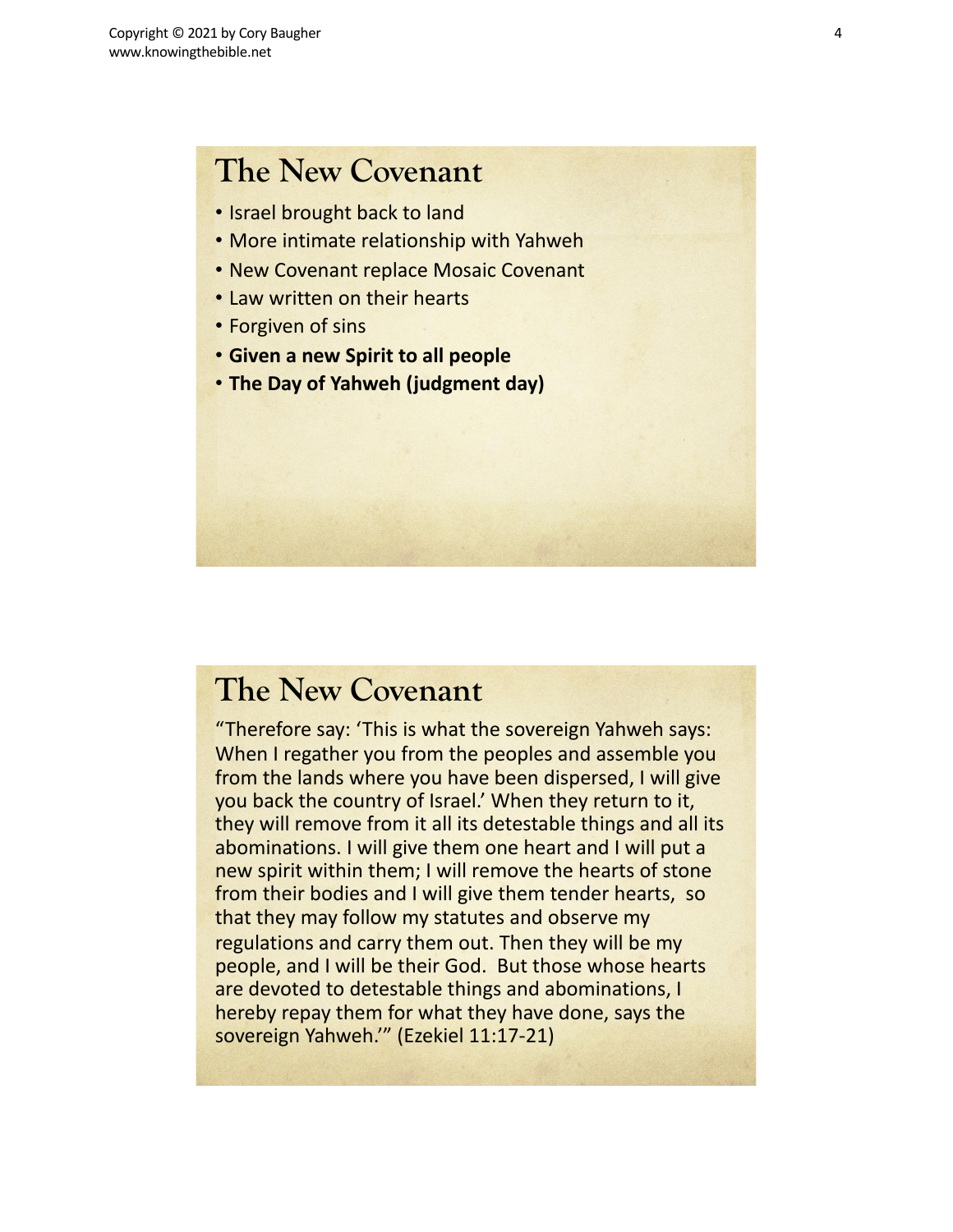- Israel brought back to land
- More intimate relationship with Yahweh
- New Covenant replace Mosaic Covenant
- Law written on their hearts
- Forgiven of sins
- Given a new Spirit to all people
- The Day of Yahweh (judgment day)
- **Given one heart**

### **The New Covenant**

- Reestablishing of the kingdom (Amos 9:11-12; Hosea 3:4-5)
- Everlasting Kingdom (Mic. 5:1-6; Isa. 40:1-11; Ez. 34:11-31; Dan. 2:35-36, 44-45)
- Absolute ruler (1 Chr. 17:7-15; Isa. 9:6-7; 11:1-6; 33:17-24; Zec. 9:9-10)
- Righteous & peaceful ruler (Isa. 32:1-20; Jer. 23:1-8; 33:14-26)
- Ruler concerned with the needy and poor (Isaiah 61:1-2)
- Unique to all others kings (Daniel 9:24-27; Ezekiel 45:7-16; 46:2-18)
- Removal of sin (Zechariah 3:8-10)
- The Lord will mount the Mount of Olives (Zechariah 14:4-7)
- Will lead them in pure worship (Ezekiel 45:7-16; 46:2-18)
- Virgin birth of one named Immanuel (Isa. 7:14)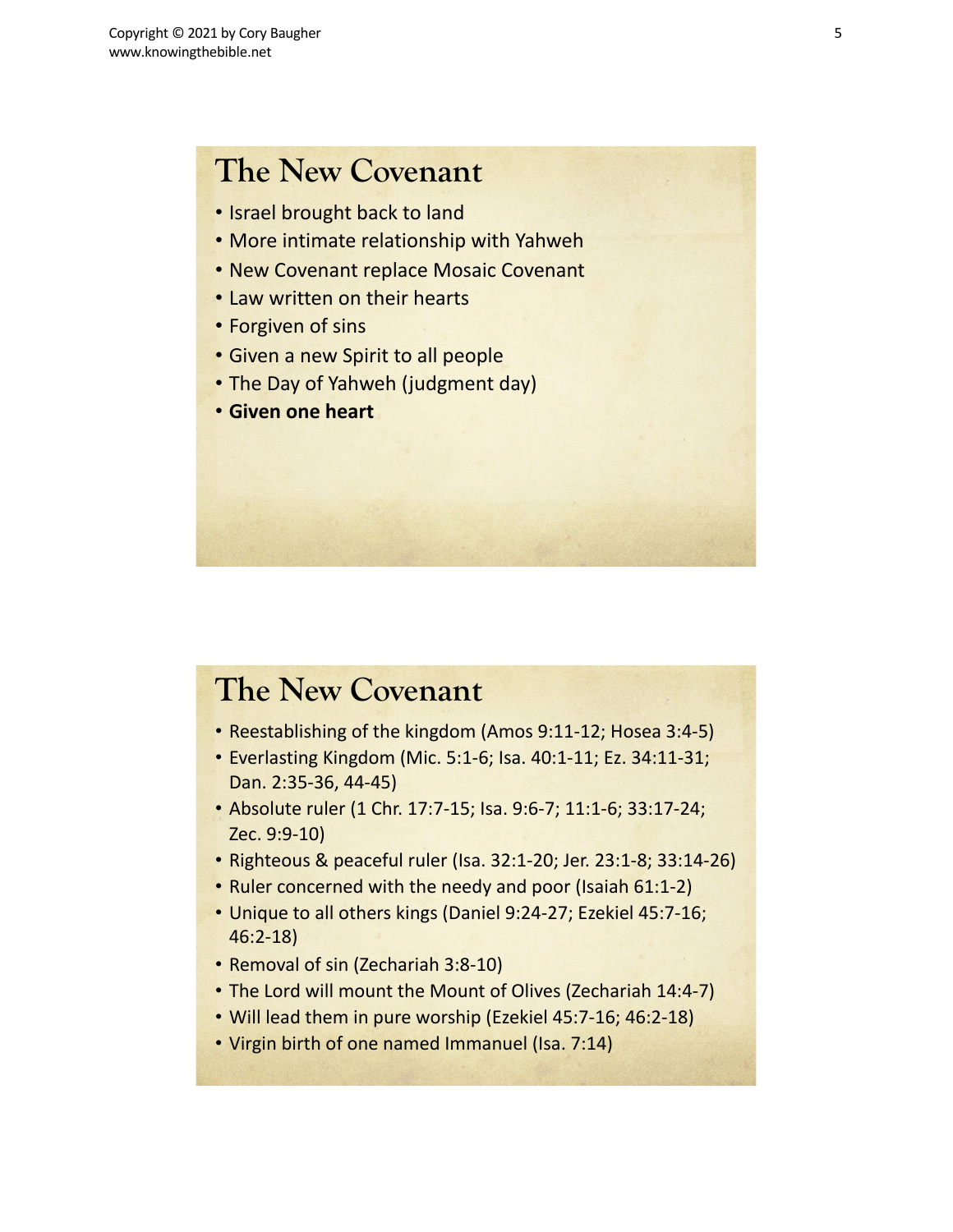- Israel brought back to land
- More intimate relationship with Yahweh
- New Covenant replace Mosaic Covenant
- Law written on their hearts
- Forgiven of sins
- Given a new Spirit to all people
- The Day of Yahweh (judgment day)
- Given one heart
- **The Messiah**

# **The Sign**

- Grain = life
- Wine = abundance and Joy of life
- Olive Oil = spiritual life (Holy Spirit)

"The scepter will not depart from Judah, nor the ruler's staff from between his feet, until he comes to whom it belongs; the nations will obey him. Binding his foal to the vine, and his colt to the choicest vine, he will wash his garments in wine, his robes in the blood of grapes. His eyes will be dark from wine, and his teeth white from milk." (Genesis 49:10-11)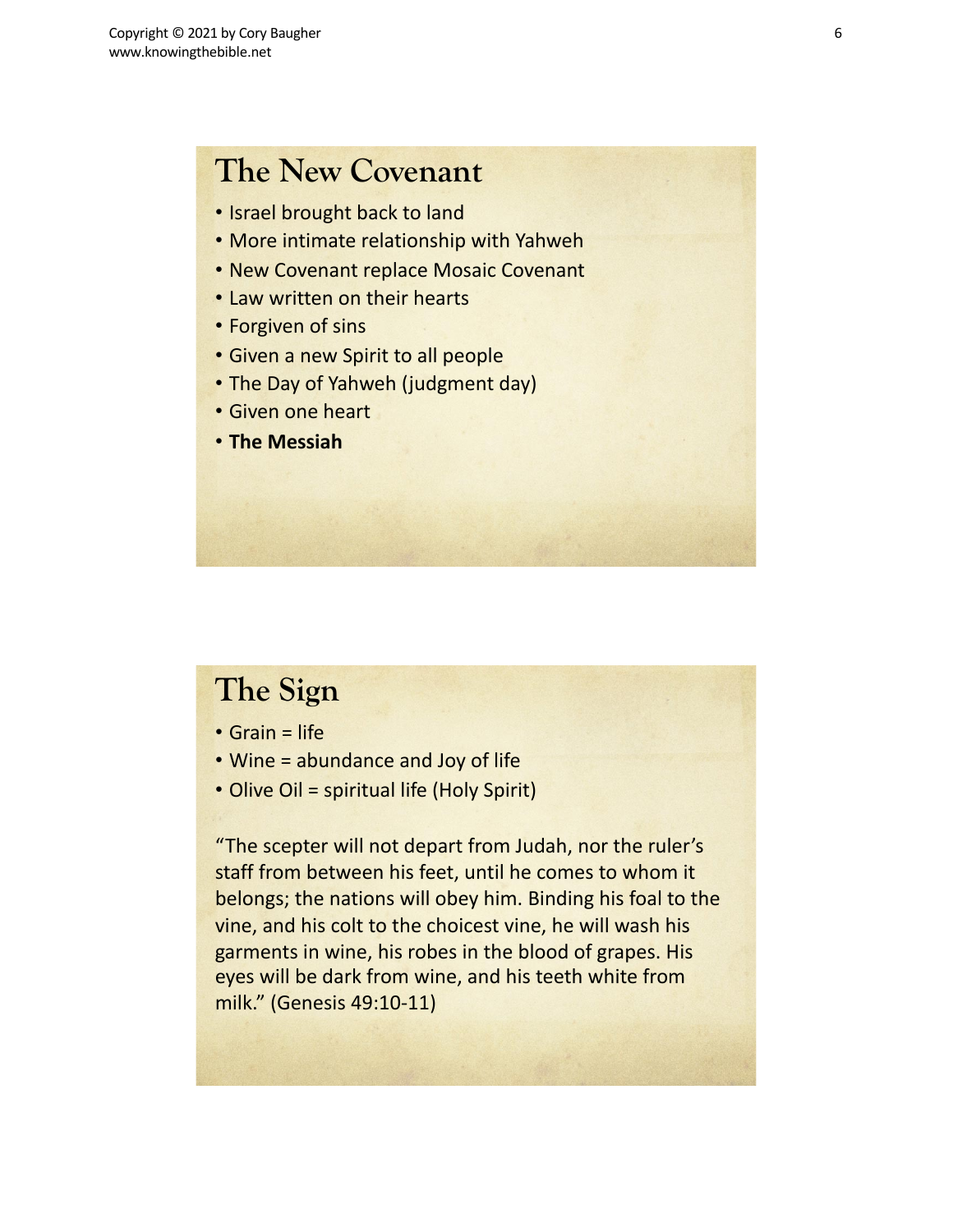# **The Sign**

"Yahweh responded to his people, 'Look! I am about to restore your grain as well as fresh wine and olive oil. You will be fully satisfied. I will never again make you an object of mockery among the nations.'" (Joel 2:19)

"The threshing floors are full of grain; the vats overflow with fresh wine and olive oil." (Joel 2:24)

## **The Sign**

"They will come and shout for joy on Mount Zion. They will be radiant with joy over the good things Yahweh provides, the grain, the fresh wine, the olive oil, the young sheep and calves he has given to them. They will be like a wellwatered garden and will not grow faint or weary any more." (Jeremiah 31:12)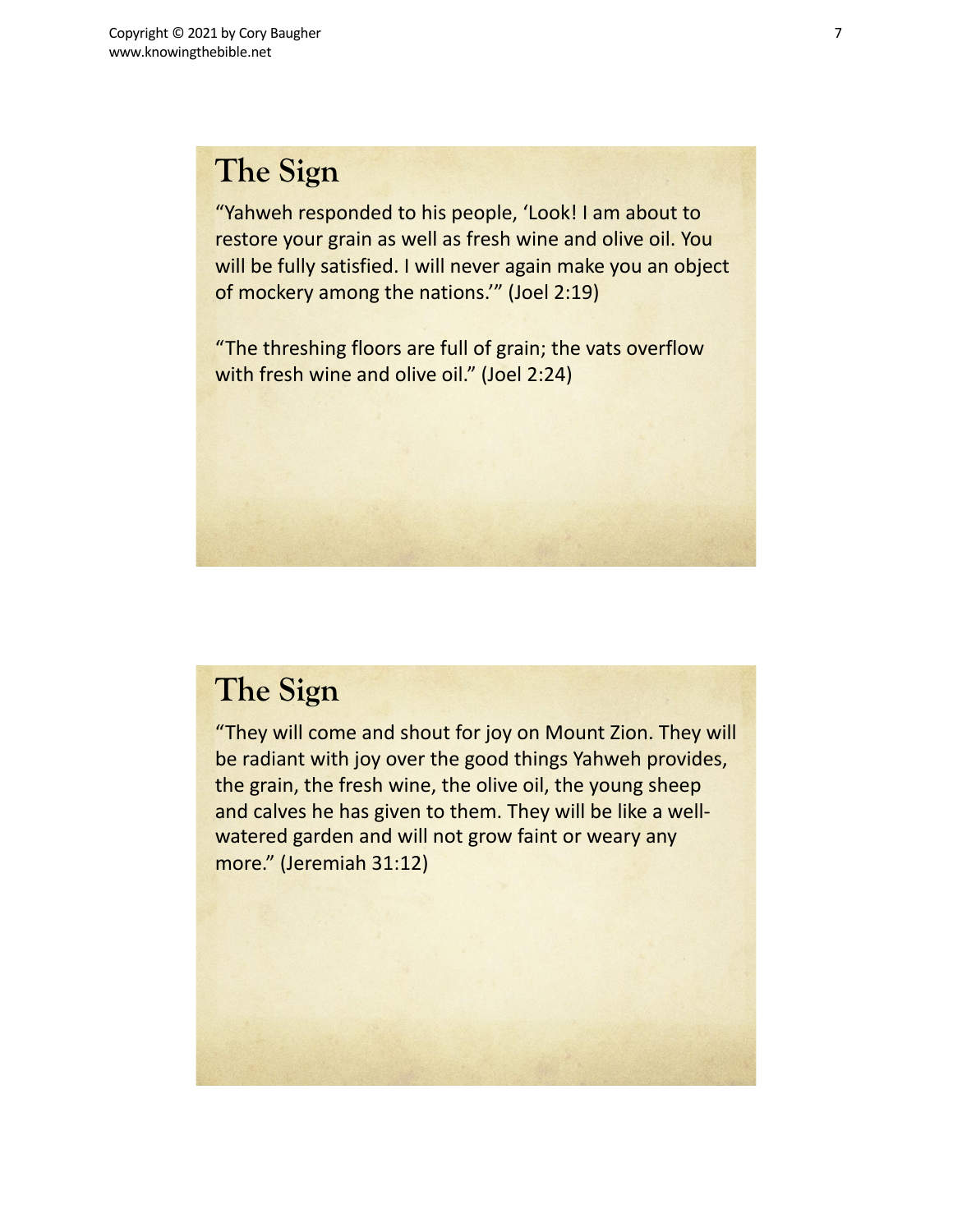## **The Initiation of Jesus**

### **The Baptism— Matthew 3:13-17**

• Yahweh and the old covenant prophet, John, anoint Jesus as king (Messiah).

### **The Temptation— Matthew 4:1-11**

- The question is "what kind of Messiah is Jesus?"
- Jesus is the better Adam, Israel, and king-prophet.

### **First Miracle— John 2:1-11**

- Abundance of wine is the sign of the Messiah and New Covenant.
- Wine (king) is now connected to cleansing water (priest).

## **The Validation of Jesus**

### **Son of Man Healing — Luke 5:17-26**

• The God-man has authority to forgive sins.

### **Eating of the Grain on the Sabbath — Luke 6:1-5**

• Jesus is the Lord of the Sabbath, creation, and Mosaic Law.

### **Walking on the Water — John 6:16-21**

• Jesus is Yahweh, the subduer of evil and chaos.

### **Feeding of the Five Thousand — Luke 9:10-17**

- Abundance of grain is the sign of the Messiah and New Covenant.
- Jesus is Yahweh providing bread in the wilderness.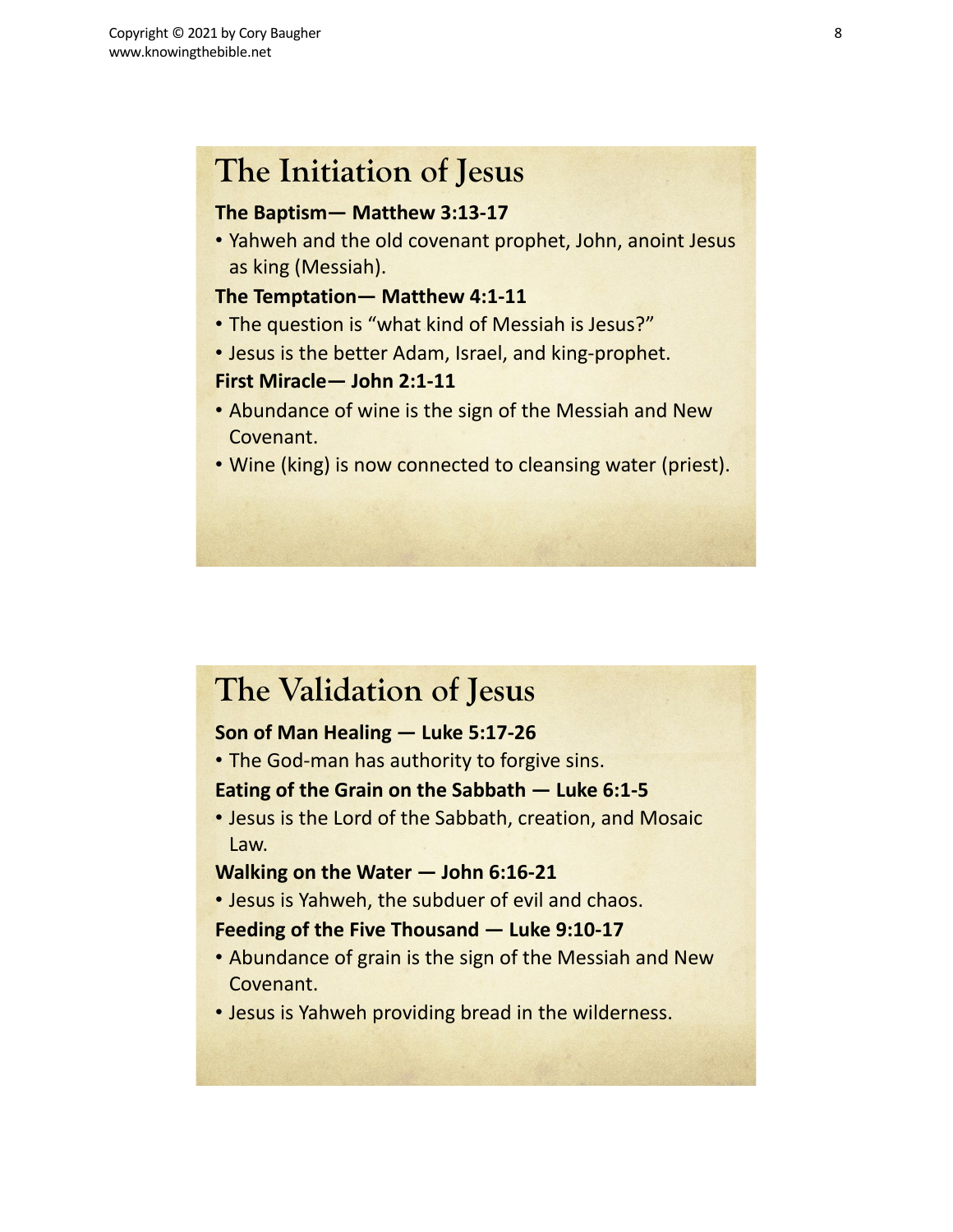## **The Revealing of Jesus**

### **Transfiguration — Luke 9:28-36**

• Jesus is the Shekinah glory of Yahweh.

### **Triumphal Entry — Luke 19:35-40**

• Jesus is the glory of Yahweh returned to Israel. He is the temple (Father's house).

### **The Passover — Luke 22:14-20**

• Jesus is the new covenant who atones for sins.

### **Death and Resurrection — Luke 23-24**

• Jesus is rebuilt temple providing atonement and the water of life.

# **The Revealing of Jesus**

### **Great Commission — Matthew 28:16-20**

• The Father, Jesus, and Holy Spirt are all God and we are to bear His image by expanding the garden.

### **Pentecost — Acts 2:1-5**

• The Spirit is the glory of Yahweh and anoints all people (olive oil) and making them the new Israel and temple.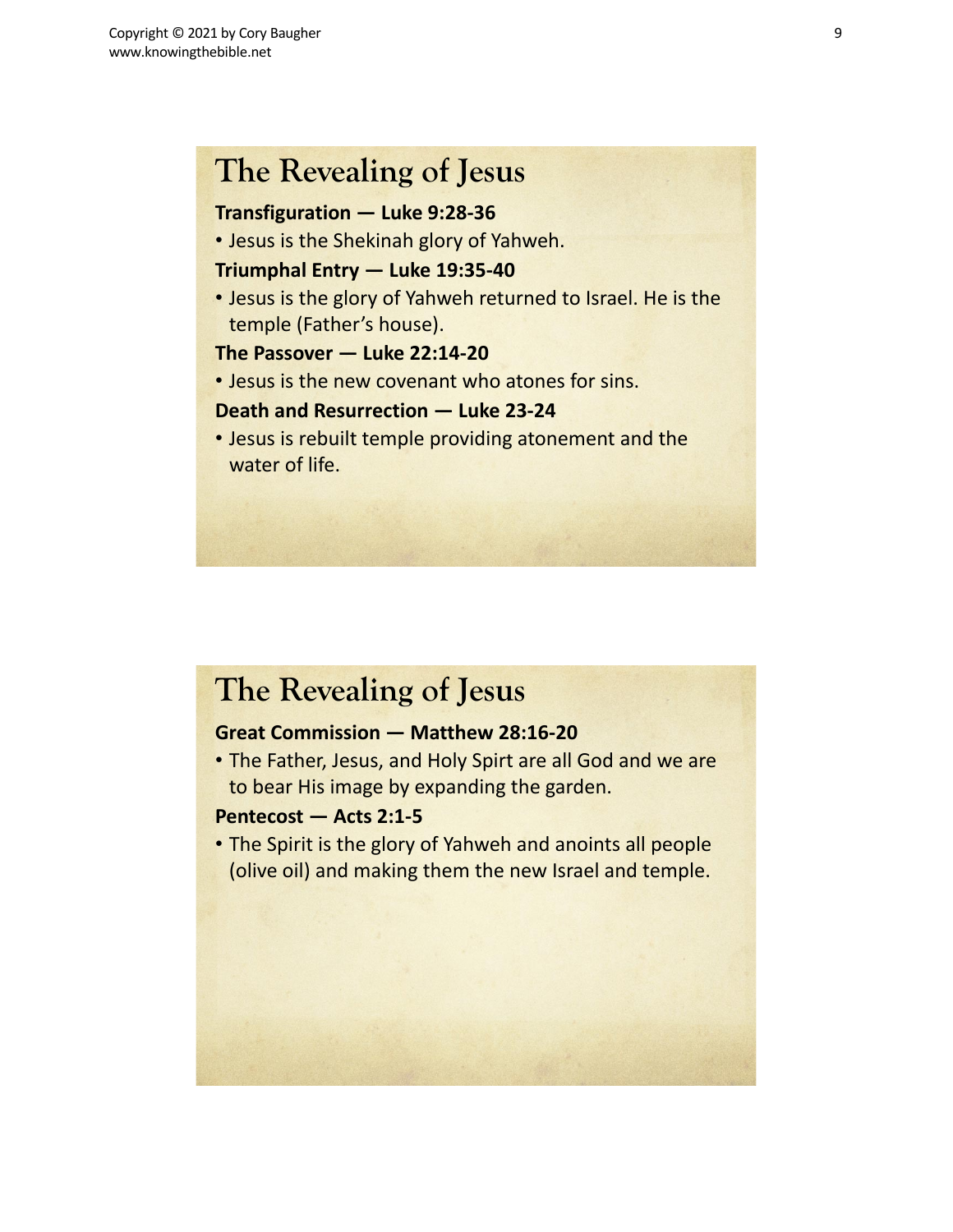### **Requirements**

- Obey all the commands of Jesus.
- Make disciples of all nations (expand the garden).

### **Blessings**

- Indwelling of the Holy Spirit (Law).
- The new Israel (all nations and no evil).
- Forgiven of sins.
- Chosen people, royal priesthood, and a holy nation.
- The sign is the grain, wine, and olive oil.
- The covenant is unconditional.

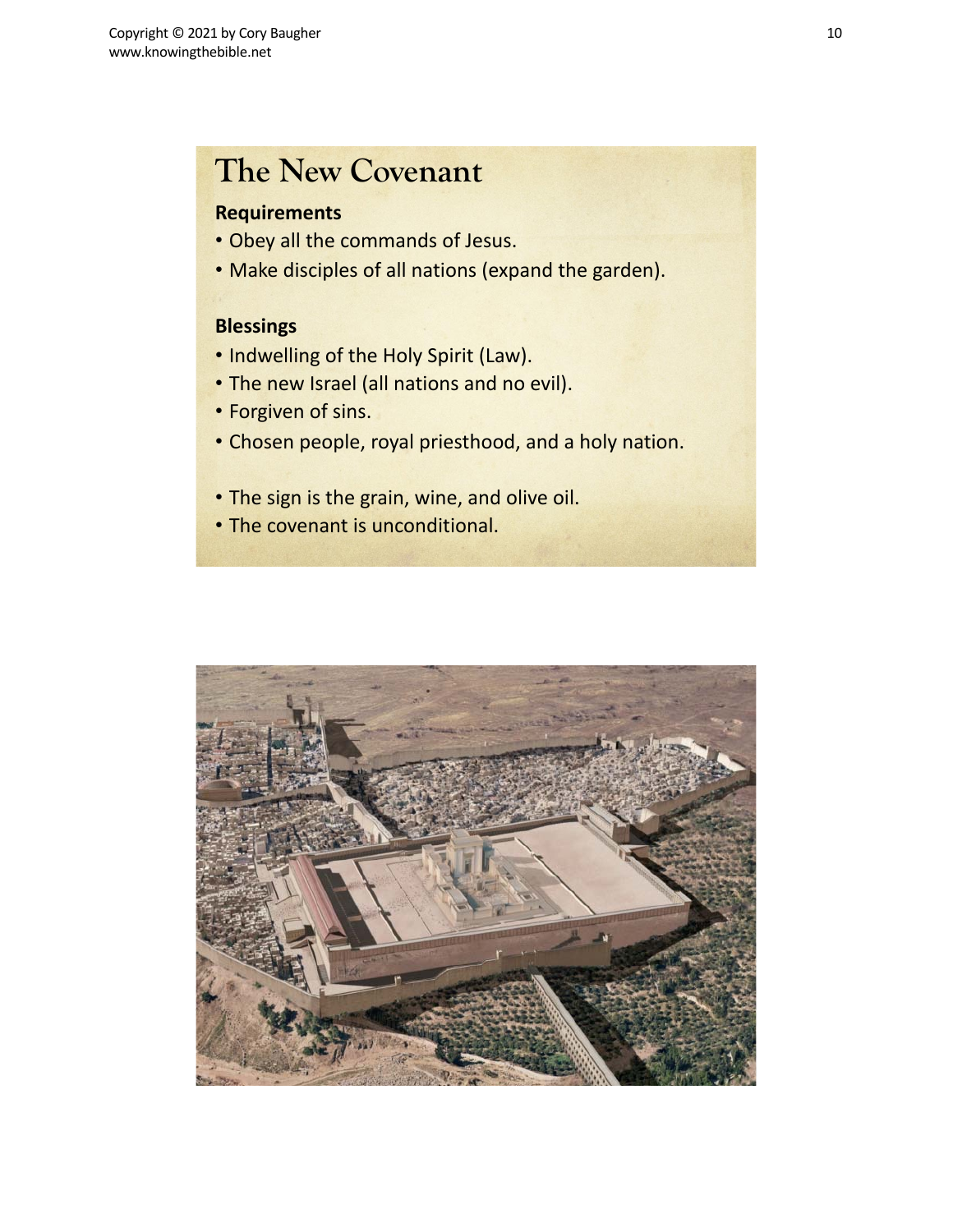# **Revelation**

- The main idea is that Jesus Christ is coming back to make all things right and to join heaven and earth together under His rule.
- Apocalyptic literature uses symbolic visions that reveal a heavenly perspective on history in light of its final outcome.
- The tribulation is upon the churches and will force them to choose between compromise and faithfulness.
- Each church is offered a reward if they are faithful that ties directly to the marriage of heaven and earth (Rev. 21-22).

# **The Lamb and the Scroll**

- The scroll represents the message of the prophets of how Yahweh's kingdom will come on earth as it is in heaven (Isa. 6:18; Ezek. 2-3; Dan. 12).
- John hears about the lion but sees the sacrificed lamb.
- The lamb is worthy to open the scroll because of His sacrifice that brought redemption to the nations.
- The first Testament promise of Yahweh's future, victorious kingdom was inaugurated through the crucified Messiah.
- The 3 sets of 7 represent Yahweh's judgment coming on earth.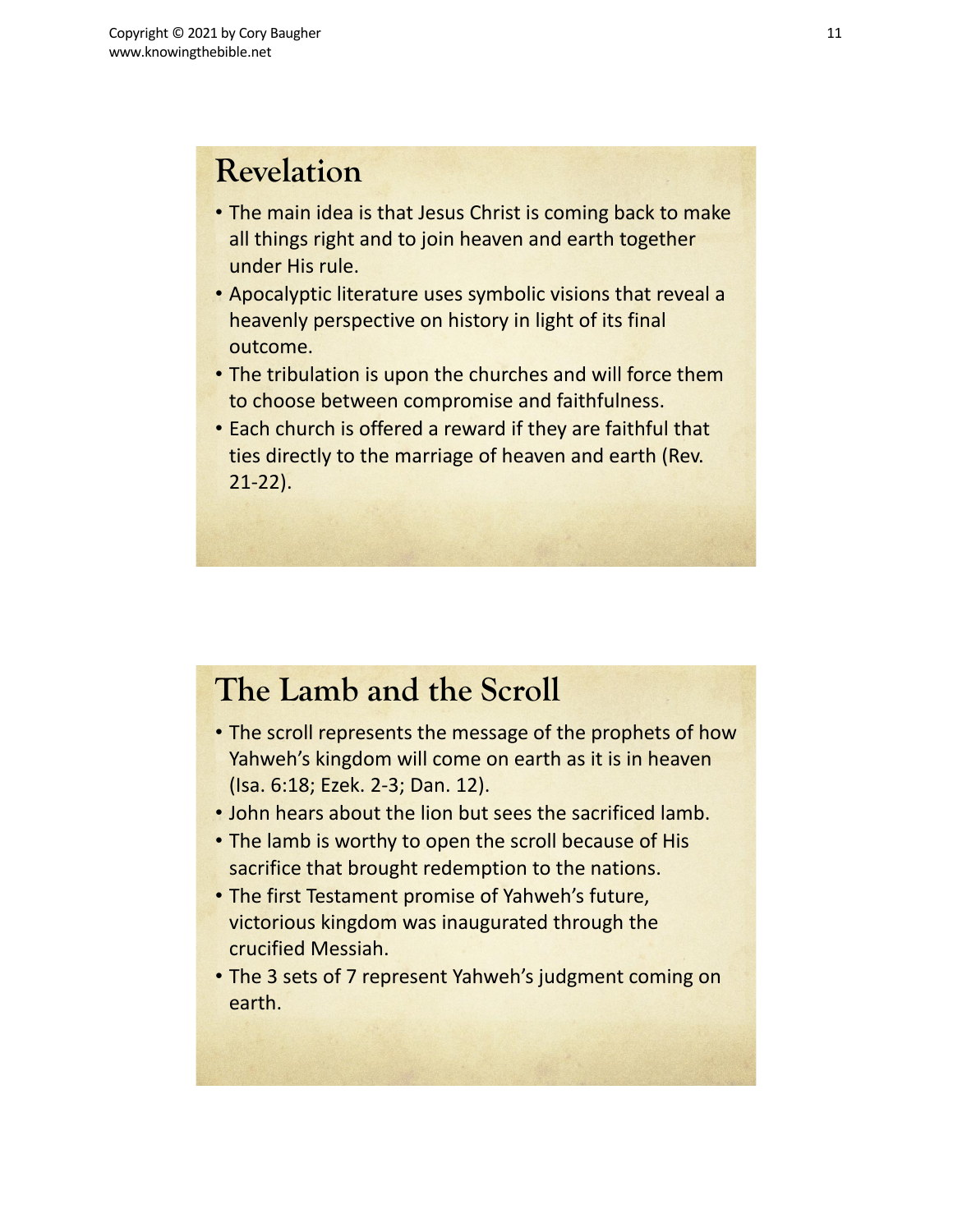# **Different Views**

- **Preterist:** The events symbolically portray historical events that literally happened in the first century.
- **Historicist:** The events symbolically portray events that are literally happening between the first and second comings of Christ.
- **Futurist:** The events will literally happen in a future seven-year tribulation.
- **Idealist:** These are symbolic of general events in history between the first and second comings of Christ given from three different perspectives.

## **The Seven Seals**

- 1-4) The four horseman are Yahweh's judgments on earth (Rom. 1-2).
- 5) Yahweh promises to vindicate the martyrs.
- 6) Yahweh comes to judge the world.
- Yahweh states that only those from all the nations who have the Holy Spirit escape His judgment.
- 7) Yahweh's judgment comes to an end and the 7 trumpets are revealed.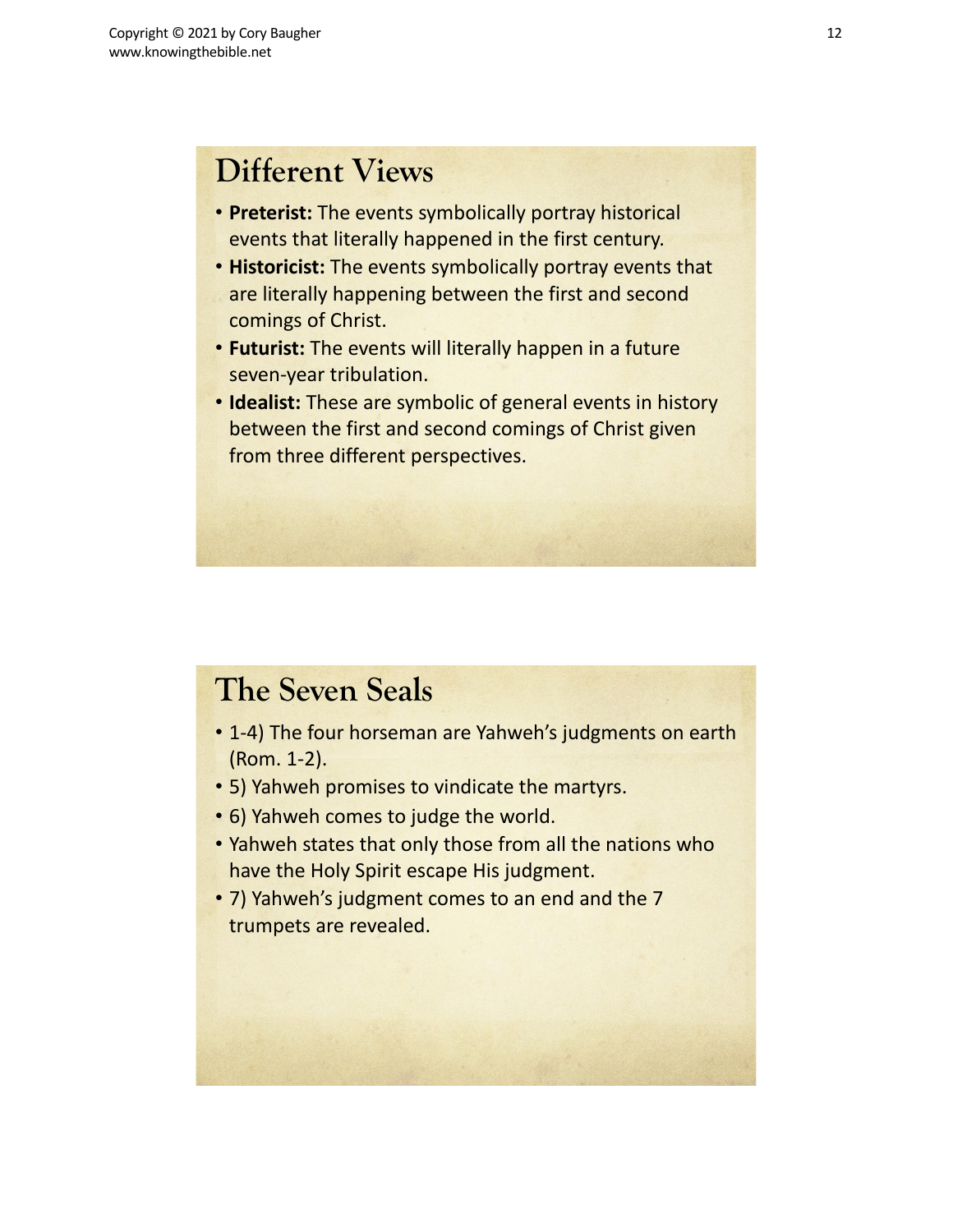# **The Seven Trumpets**

- 1-6) the plagues of Egypt are unleashed on the earth, but the nations do not repent.
- The world may be able to kill the believers, but they cannot take away their salvation.
- The two witnesses are the believers who are killed but Yahweh resurrects them.
- Yahweh's kingdom will be revealed when the nations see the Church imitating the loving sacrifice of the Lamb their king.
- Yahweh's mercy brings repentance.
- 7) Yahweh judgment comes to an end and the 7 bowls are revealed.

# **The Signs**

- The dragon tries to destroy the believers but they conquer him by resisting his influence.
- The two beasts represent the military and economic powers of the world.
- 666 is the mark of man and symbolizes an incomplete redemption.
- The Lamb is the king over the new Jerusalem.
- Will the Church be harvested into life or trampled in fury like grapes?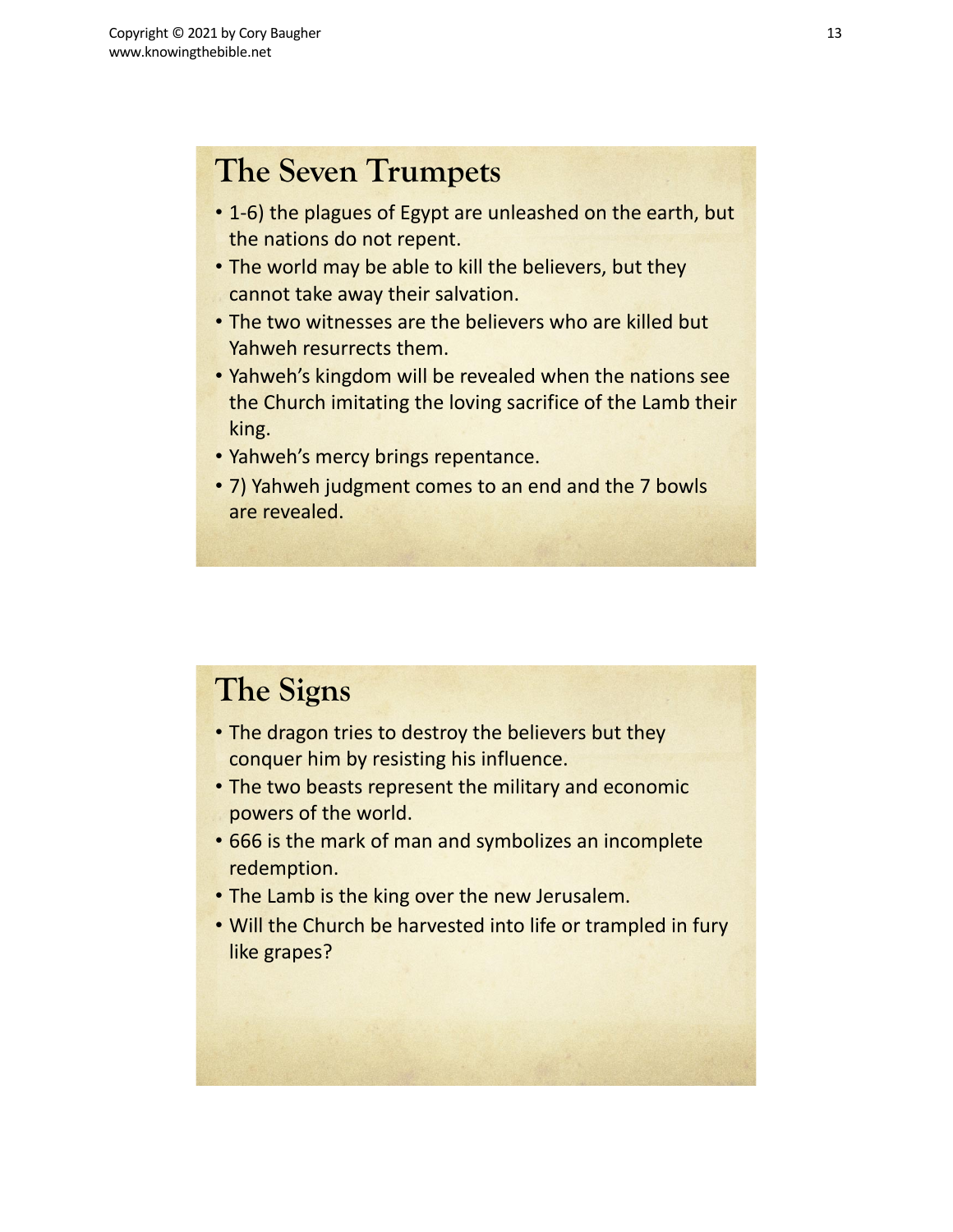# **The Seven Bowls**

- 1-6) The Exodus plagues again.
- The dragon and the beast (Gog) wage war against Yahweh's people.
- 7) Yahweh defeats evil once and for all on the Day of Yahweh.

# **The Final Battle**

- The woman that rides the dragon is Babylon (Gog).
- Babylon, the archetype of human rebellion, falls on the Day of Yahweh.
- Christ comes in His own blood with the Word of Yahweh proclaiming a bloodless victory.
- The people of Gog are thrown into a hell of their own making.
- Christ and the martyrs reign on earth for 1,000 years.
- Christ the king completely destroys evil and vindicates His followers.